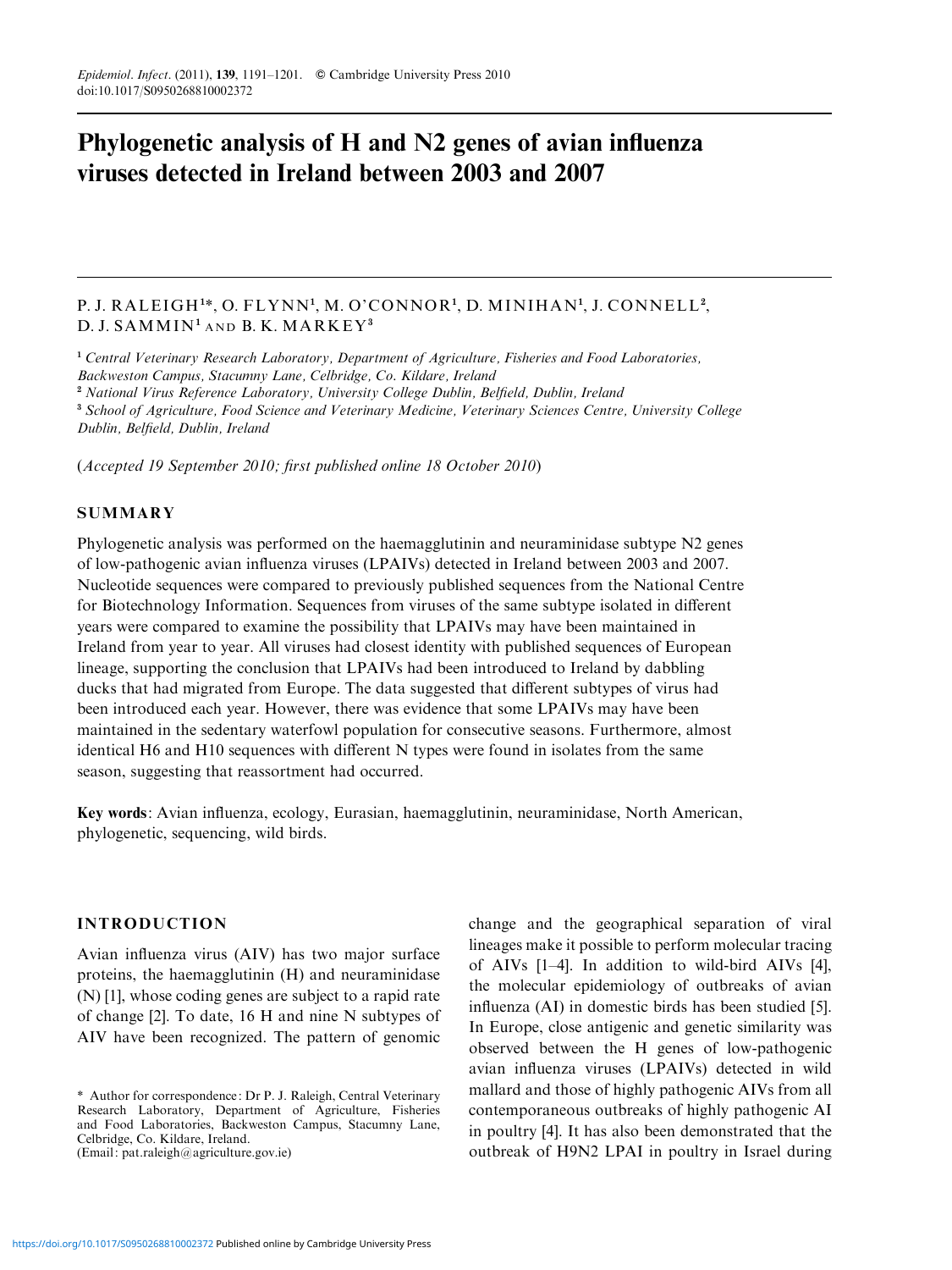| Subtype      | $2002 - 2003$ | 2004-2005      | 2005-2006 | Total |
|--------------|---------------|----------------|-----------|-------|
| H6N2         |               |                | 12        | 12    |
| H10N7        |               | 9              |           | 10    |
| H2N3         |               |                | 3         | 3     |
| H11N9        |               | $\mathfrak{D}$ |           | 3     |
| <b>H6N5</b>  |               |                |           |       |
| <b>H6N6</b>  |               |                |           |       |
| H10N2        |               |                |           |       |
| H10N5        |               |                |           |       |
| <b>H10N6</b> |               |                |           |       |
| Total        |               | 13             | 19        | 33    |
|              |               |                |           |       |

Table 1. Avian influenza virus subtypes isolated from samples collected from waterfowl in Ireland during 2003–2007\*

\* In addition, the H gene from one H5 virus detected in 2007 (which could not be isolated) was sequenced directly from cDNA (not in table). One H6N2 LPAIV was isolated from commercial chickens (not in table). One H11N7 LPAIV was isolated from farmed mallard (not in table). Samples were not collected during the winter of 2003/2004.

2000–2004 was the result of three separate viral introductions [5]. The source of these introductions was considered to have been wild waterfowl [5].

Although it is possible that LPAIV may have been introduced to Ireland from both North America and Europe by migratory birds [6, 7], phylogenetic data has not been available to establish the source of AIVs in this country. The isolation of a number of LPAIVs from wild birds [8] provided an opportunity to study their likely origin and to compare viruses from wild birds to those detected in farmed birds during the same period.

The purpose of the work reported here was to determine the most likely origin of LPAIVs detected in wild birds in Ireland, to establish if there was yearto-year viral persistence and to compare AIVs from migratory wild birds with those from sedentary mallard and poultry.

## METHODS

#### Viruses

A total of 35 AIVs, isolated in Ireland between 2003 and 2007, and RNA from one specimen from which no isolation was possible, was used in the study (Table 1) [8]. Virus isolation and serological characterization of all subtypes was performed according to the protocol stipulated in Directive EC 92/40 (1992), with subtyping confirmed by reverse transcription–polymerase chain reaction (RT–PCR) [8]. Thirty-four AIVs were from wild waterfowl (all dabbling ducks), one was from free-range commercial chickens and the other was from a flock of farmed mallard. All but one of the wild-bird viruses had been obtained from hunted birds at the Wexford Sloblands during 2003–2007 and all had been detected during the winter months [8].

## Extraction of RNA

Viral RNA was extracted using the Qiamp RNA viral mini kit (cat. no. 52906 Qiagen Ltd, UK) according to the manufacturer's instructions.

## RT–PCR

Amplification of the H gene was achieved by modified RT–PCR protocols based on published methods [9–12] (Table 2). The main modification consisted of combining primers from different protocols in order to ensure that sufficiently large gene fragments were amplified (Table 2). All H RT–PCR assays were performed in a 50  $\mu$ l reaction volume, using the Oiagen One-step RT–PCR kit containing Qiagen One-step RT–PCR enzyme mix,  $5 \times$  Qiagen One-step buffer, dNTP mix, RNase-free water,  $5 \mu$ l RNA, and a final concentration of 10 pmol of each forward and reverse primer.

Amplification was performed using an MJ Research Engine thermocycler (MJ Research Inc., USA) with the following cycling conditions: a reverse transcription cycle of 15 min at 48  $\degree$ C followed by 30 min at 50 °C, followed by an activation cycle (of the Taq polymerase) of 95  $\degree$ C for 15 min, followed by seven cycles of denaturation at 94 °C for 20 s, annealing at 60 °C for 20 s (decreasing by  $1$  °C per cycle) and extension at 72 °C for 1 min. This was followed by 38 cycles of denaturation at 94  $\degree$ C for 20 s, annealing at 54 °C for 20 s and extension at 72 °C for 1 min followed by a final extension at  $72 \degree C$  for 10 min.

Amplification of the N2 gene was performed as described by Takao et al. [13].

## Identification of H and N subtypes by gel electrophoresis

PCR products were visualized in a 2% agarose gel using SYBR<sup>®</sup> Safe DNA gel stain (Invitrogen Corp., UK) and a permanent photographic record was made using the Fluorochem Gel Documentation System (Flourochem SP, USA). A 100-bp DNA ladder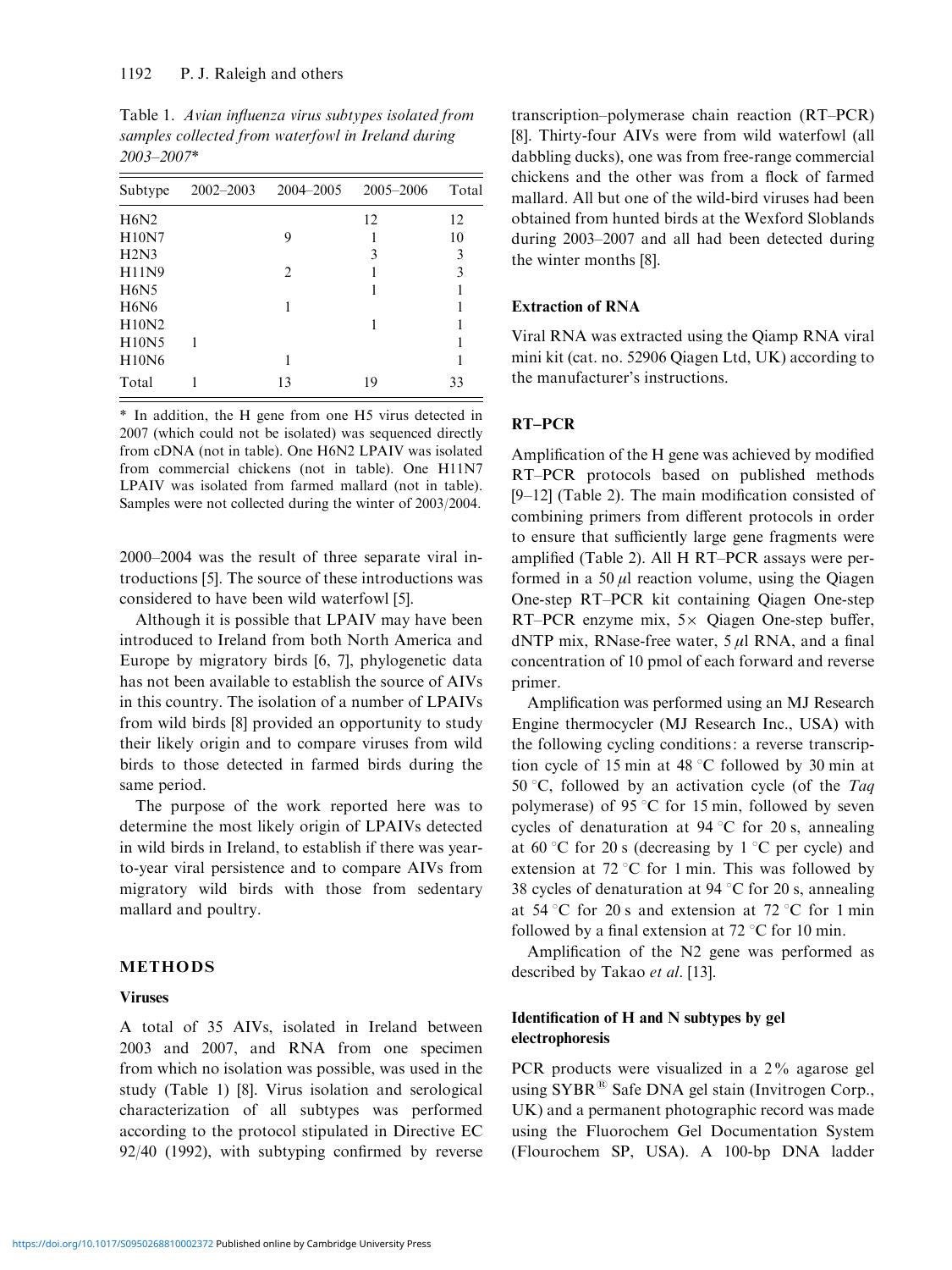Table 2. Details of primers used to amplify segments of the H and N2 genes of AIVs detected in Ireland during 2003–2007

| Gene            | Primer name                              | <b>Size</b> | Ref.   |
|-----------------|------------------------------------------|-------------|--------|
| H <sub>2</sub>  | F: 422f(GAGAAARTWAAGATTCTGCC)            | $903$ bp    | $[9]$  |
|                 | R: 1325R(TCAAGTGTCCTCTCATTTTCCAT)        |             | [11]   |
| H <sub>5</sub>  | F: H5-kha-1(CCTCCAGARTATGCMTAYAAAATTGTC) | 288bp       | [10]   |
|                 | R: H5-kha-3(TACCAACCGTCTACCATKCCYTG)     |             |        |
| H6              | F: 661f(AGCATGAATTTTGCCAAGAG)            | $595$ bp    | $[9]$  |
|                 | R: 1256R(YTCRTGVTCKACWGCYTCRA)           |             | [12]   |
| H10             | F: 521f (GGACAAAAYTTCCCTCAGAC)           | $821$ bp    | [9]    |
|                 | R: 1342r (TCAATTGTGTGCTGATTTTCCATT)      |             | [11]   |
| H <sub>11</sub> | F: 240f(TGYTCMTTTGCTGGRTGGAT)            | 554 bp      | [9]    |
|                 | R: 794r(GCACCATTWGACTCAAATGTTATT)        |             | [11]   |
| N <sub>2</sub>  | F: AN2B (GGTGACGAGAGAACCTTATG)           | $615$ bp    |        |
|                 | R: AN2CII (CCTGAGCACACATAACTGGA)         |             | $[13]$ |

(Invitrogen Corp.) was included in each electrophoresis run.

## Sequencing

PCR products were purified using the GenElute PCR Clean-Up kit (Sigma-Aldrich, Ireland) according to the manufacturer's instructions.

Sequencing was performed on each purified DNA fragment using the forward and reverse primers employed in the RT–PCR assay. Sequencing was based on DYEnamic ET Terminator protocols (GE Healthcare UK Ltd, UK). The reaction mix in each tube contained  $4 \mu$ l DNA Template (PCR product),  $8 \mu$ l Dye Terminator reaction premix and 5 pmol primer. The reaction mix was made up to a total volume of 20  $\mu$ l with ultra-pure H<sub>2</sub>O. The tubes were mixed thoroughly and centrifuged at  $750 g$ . The cycle sequence was performed in an MJ Research thermocycler (MJ Research Inc.). Sequencing reactions with DYEnamic ET Terminators were performed using the following programme:  $95^{\circ}$ C for  $20$  s;  $55^{\circ}$ C for  $15$  s; 60  $\degree$ C for 1 min for 25 sequencing cycles.

Excess Dye Terminators were removed from the sequencing reaction mixtures using SigmaSpin Post-Reaction Purification Columns (Sigma-Aldrich) according to the manufacturer's instructions. The final sequencing reaction mixtures were homogenized by vortexing and transferred to a 96-well plate (AbgeneUK).

Sequencing was performed using a MegaBACE 1000 DNA sequencer (GE Healthcare UK Ltd). Samples were injected into the MegaBACE at 3 kV for 75 s, and separation was carried out at 6 kV for 200 min.

#### Phylogenetic analysis

A segment of the H gene of each subtype and the N gene of N2 subtypes was sequenced twice using forward and reverse primers, followed by the generation of consensus sequences using the Seqman Pro program of the Lasergene 8 Analysis software suite (DNASTAR Inc., USA).

Homology searches of the Influenza Virus Resource of the National Centre for Biotechnology Information (NCBI) [14] Entrez Nucleotide database were performed with the Basic Local Alignment Search Tool (BLAST) of the Megalign program (DNASTAR Inc.). Importation of Irish and NCBI sequences was performed using the Entrez sequence retrieval system of Megalign. Multiple alignment of the top matching sequences was performed using the ClustalW (Slow, accurate, IUB) alignment algorithm [15] in the Megalign program (DNASTAR Inc.). Sequences were then imported into Mega 4 [16], realigned by the ClustalW method and trimmed before phylogenetic analysis.

The bootstrap consensus tree, inferred from 1000 replicates [17], was constructed using the neighbourjoining method [18]. The percentage of replicate trees in which the associated taxa clustered together in the bootstrap test (1000 replicates) is shown next to the branches [17]. The trees were drawn to scale, with branch lengths in the same units as those of the evolutionary distances used to infer the phylogenetic tree. The evolutionary distances were computed using the Maximum Composite Likelihood method [19] and are in the units of the number of base substitutions per site. Codon positions included were  $1st + 2nd +$ 3rd+non-coding. All positions containing gaps and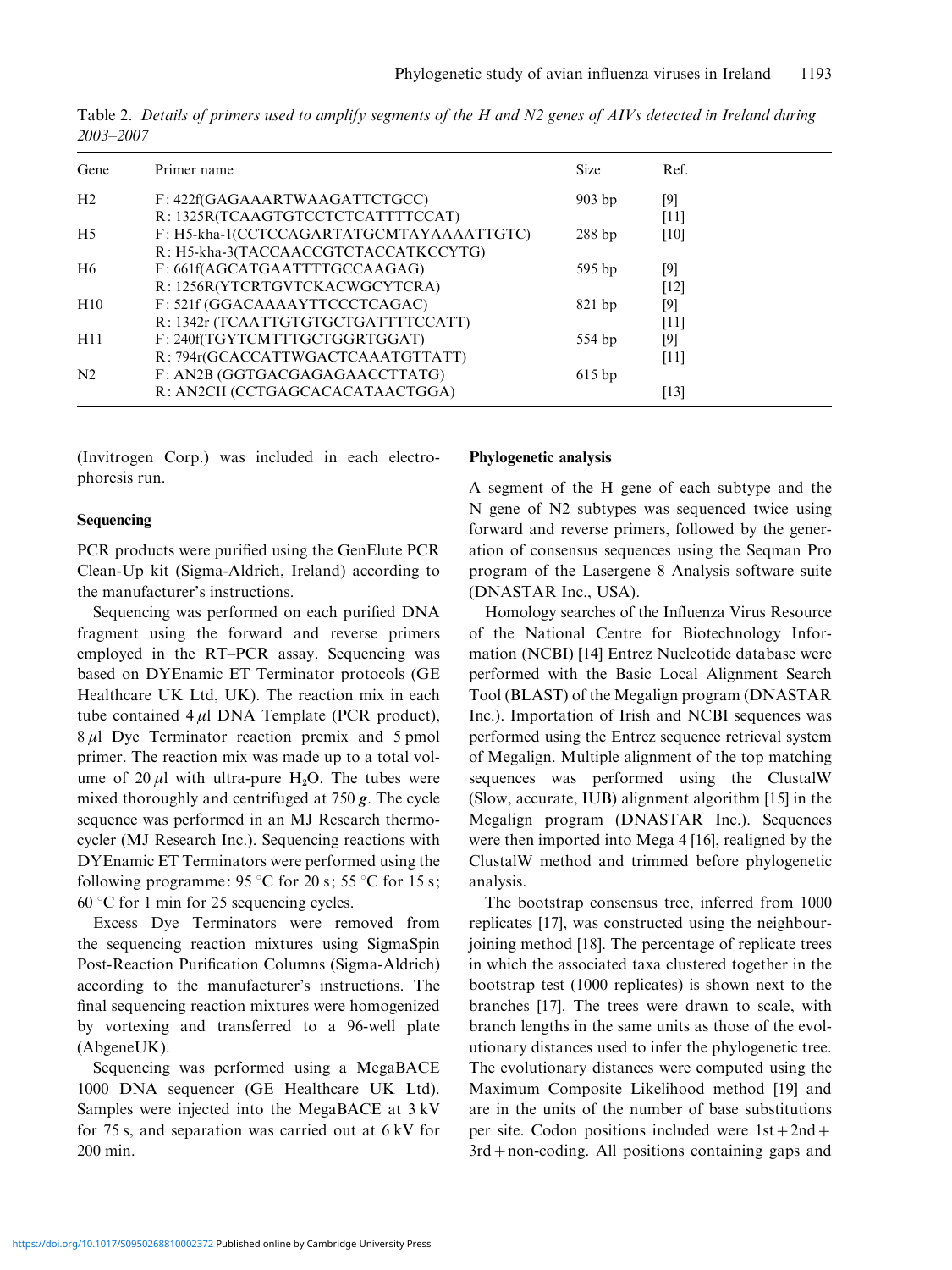| LPAIVs isolated in Ireland         | Nearest match with a Eurasian AIV     | $\frac{0}{0}$ |
|------------------------------------|---------------------------------------|---------------|
| $A/mallard/I$ reland/2005(H2N3)    | A/mallard/Sweden/45/2005(H2N3)        | 98.8          |
|                                    | A/wigeon/Norway/2006(H2N6)            | $98 - 4$      |
| A/teal/Ireland/2007(H5N?)          | A/duck/Denmark/65047/2004(H5N2)       | 98.3          |
| A/wigeon/Ireland/2004(H6N6)        | A/Eurasian wigeon/Sweden/1/2004(H6N2) | 99.6          |
| $A/mallard/I$ reland/2/2005(H6N2)  | A/mallard/Netherlands/71/2006(H6N2)   | 99.2          |
| A/wigeon/Ireland/2/2006(H6N2)      | A/Eurasian wigeon/Sweden/1/2004(H6N2) | 99.4          |
| A/chicken/Ireland/2007(H6N2)       | $A/turkey/Germany/R04-5/2002(H6N2)$   | 96.4          |
| A/mallard/Ireland/2003(H10N5)      | A/mallard/Sweden/4/2005(H10N4)        | 96.9          |
| $A/mallard/I$ reland/2/2004(H10N7) | A/mallard/Bavaria/3/2006(H10N7)       | 94.9          |
| A/teal/Ireland/2005(H10N2)         | A/duck/Mongolia/149/2003(H10N5)       | 97.4          |
| $A$ /pintail/Ireland/2006(H10N7)   | A/duck/Mongolia/149/2003(H10N5)       | 97.5          |
| A/mallard/Ireland/1/2004(H11N9)    | A/mallard/Spain/1197/2007(H11N3)      | 98.2          |
| $A/mallard/I$ reland/2/2004(H11N9) | A/mallard/Spain/1197/2007(H11N3)      | 98.2          |
| $A/s$ helduck/Ireland/2006(H11N9)  | A/mallard/Nethermalsd/26/2005(H11N2)  | 97.1          |
| A/mallard/Ireland/2007(H11N7)      | A/mallard/Nethermalsd/26/2005(H11N2)  | 97.4          |

Table 3. Comparison of sequence identity of the H genes of Irish LPAIVs with Eurasian viruses

missing data were eliminated from the dataset (complete deletion option).

## RESULTS

## PCR products

PCR products were obtained for an H gene segment of each subtype detected between 2003 and 2007. Sequences of the N gene were also obtained for the N2 subtypes of these viruses.

#### Phylogenetic analysis of H genes

A group of three almost identical H2N3 viruses was isolated from wild birds at the Wexford Sloblands in the winter of  $2005/2006$ . A  $98.8\%$  identity with A/mallard/Sweden/45/2005(H2N3) and  $98.4\%$  with A/wigeon/Norway/2006(H2N6) (Table 3) were the closest matches with European sequences while the most closely aligned North American wild-bird sequence (89. 8%) was A/herring gull/Delaware/670/ 1988(H2N9) (Table 4).

An H5 gene was sequenced directly from RNA extracted from a cloacal swab collected from a wild teal during 2007. This sequence aligned very closely to those of European lineage, 98. 3% identity with A/duck/Denmark/65047/2004(H5N2) (Table 3) being the nearest match.

H6 subtype AIVs isolated from wild birds comprised H6N6 ( $n=1$ ) in 2004/2005, H6N2 ( $n=12$ ) and H6N5 ( $n=1$ ) in 2005/2006 (Table 1). All of these wildbird viruses were isolated at the Wexford Sloblands [8]. In 2005/2006, H6N2 viruses formed two distinct

clades (Fig. 1), consisting of viruses  $(n=9)$  with ≥99.8% identity with each other isolated in November–early December 2005 and AIVs with  $\geq$ 99.4% identity with each other (n=3) but  $\leq$ 97.3% identity with the 2005 group isolated at the end of January 2006. The H gene of the H6N5 isolate from November 2005 was similar to  $(\geq 99.8\%)$  that of the H6N2 viruses of that period. The gene of the 2006 H6N2 AIVs was similar  $(99.6\%)$  to that of the H6N6 viruses from November 2004. H6 sequences were less divergent from North American strains than other subtypes. The closest match between an Irish and Eurasian wild-bird AIV was A/wigeon/Sweden/1/ 2004(H6N2) (99. 6%) (Table 3) while A/mallard/ Minnesota/Sg-00220/2007(H6N1) (96. 8%) was the most closely related North American sequence (Table 4). One H6N2 LPAIV was isolated from chickens in 2007. The H gene of this chicken-derived H6N2 AIV had  $\leq 94.0\%$  identity with wild-bird subtypes in Ireland and 96.4% similarity to LPAIVs from poultry in Germany (Fig. 1).

H10 AIVs comprised 13 isolates from wild birds; H10N5  $(n=1)$  in 2003/2004, H10N7  $(n=9)$ and H10N6 ( $n=1$ ) in 2004/2005, H10N2 ( $n=1$ ) and H10N7  $(n=1)$  in 2005/2006 (Table 1). The closest similarity of the 2003 isolate with a 2004/2005 isolate was 94. 6%, while all the 2004/2005 viruses shared >99. 7% identity with each other. The two 2005/2006 isolates shared 99. 7% identity with each other but only 96. 4% identity with the 2004/2005 isolates. The gene sequences were most closely aligned with Eurasian lineages of AIV (Fig. 2). The closest agreement (97. 5%) was with an H10N5 sequence from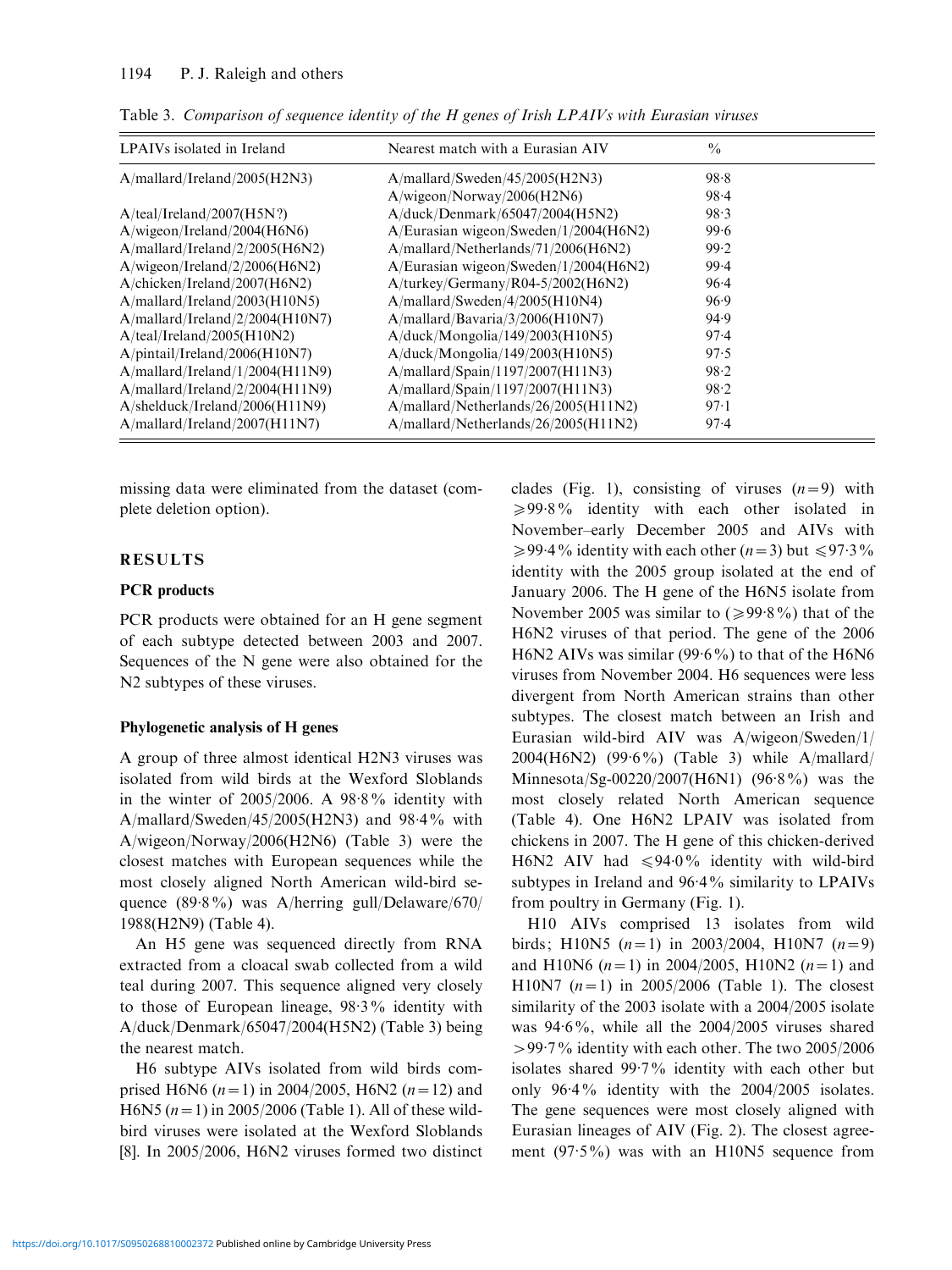Table 4. Comparison of sequence identity of the H genes of Irish LPAIVs with North American viruses

| LPAIVs isolated in Ireland            | Nearest match with a North American AIV                  | $\frac{0}{0}$ |
|---------------------------------------|----------------------------------------------------------|---------------|
| A/mallard/Ireland/2005(H2N3)          | A/herring gull/Delaware/670/1988(H2N9)                   | 89.8          |
| A/wigeon/Ireland/2004(H6N6)           | $A/mallard/Minnesota/Sg-00220/2007(H6N1)$                | 96.8          |
| A/mallard/Ireland/2/2005(H6N2)        | A/mallard/Minnesota/Sg-00220/2007(H6N1)                  | 95.8          |
| A/wigeon/Ireland/2/2006(H6N2)         | $A/mallard/Minnesota/Sg-00220/2007(H6N1)$                | 96.2          |
| $A/$ chicken/Ireland/2007(H6N2)       | A/mallard/Minnesota/Sg-00220/2007(H6N1)                  | 94.2          |
| A/mallard/Ireland/2003(H10N5)         | A/green-winged teal/Louisiana/169 gw/1988(H10N7)         | 80.9          |
| A/mallard/Ireland/2/2004(H10N7)       | A/blue-winged teal/Louisiana/Sg-00094/2007(H10N7)        | 81.8          |
| A/teal/Ireland/2005(H10N2)            | $A/mallard/Minnesota/Sg-00181/2007(H10N7)$               | 81            |
| $A$ /pintail/Ireland/2006(H10N7)      | A/mallard/Minnesota/Sg-00181/2007(H10N7)                 | 81.2          |
| $A/mallard/I$ reland/ $1/2004(H11N9)$ | A/green-winged teal/Louisiana/9 $\text{gw}/1987$ (H11N9) | 80.9          |
| A/mallard/Ireland/2/2004(H11N9)       | A/mallard duck/Alberta/294/1977(H11N9)                   | 81.2          |
| $A/s$ helduck/Ireland/2006(H11N9)     | A/duck/Ohio/1823/2005(H11N9)                             | 81.8          |
| A/mallard/Ireland/2007(H11N7)         | A/duck/Ohio/1823/2005(H11N9)                             | 81.6          |



Fig. 1. Phylogenetic tree of H6 AIVs showing the evolutionary relationships of sequences of Irish isolates ( $\chi$ ) obtained between 2003 and 2007 with sequences of Eurasian and North American (NA) AIVs. The taxa were chosen from the closest matches to the Irish H6 sequence by homology searching.

Mongolia (Table 3). The most similar North American virus was a teal-derived H10N7 LPAIV from Louisiana, with which there was 81.8% agreement

(Table 4). The H gene of the H10N2 virus from 2005 was almost identical to that of the H10N7 AIV isolated during the same over-wintering period.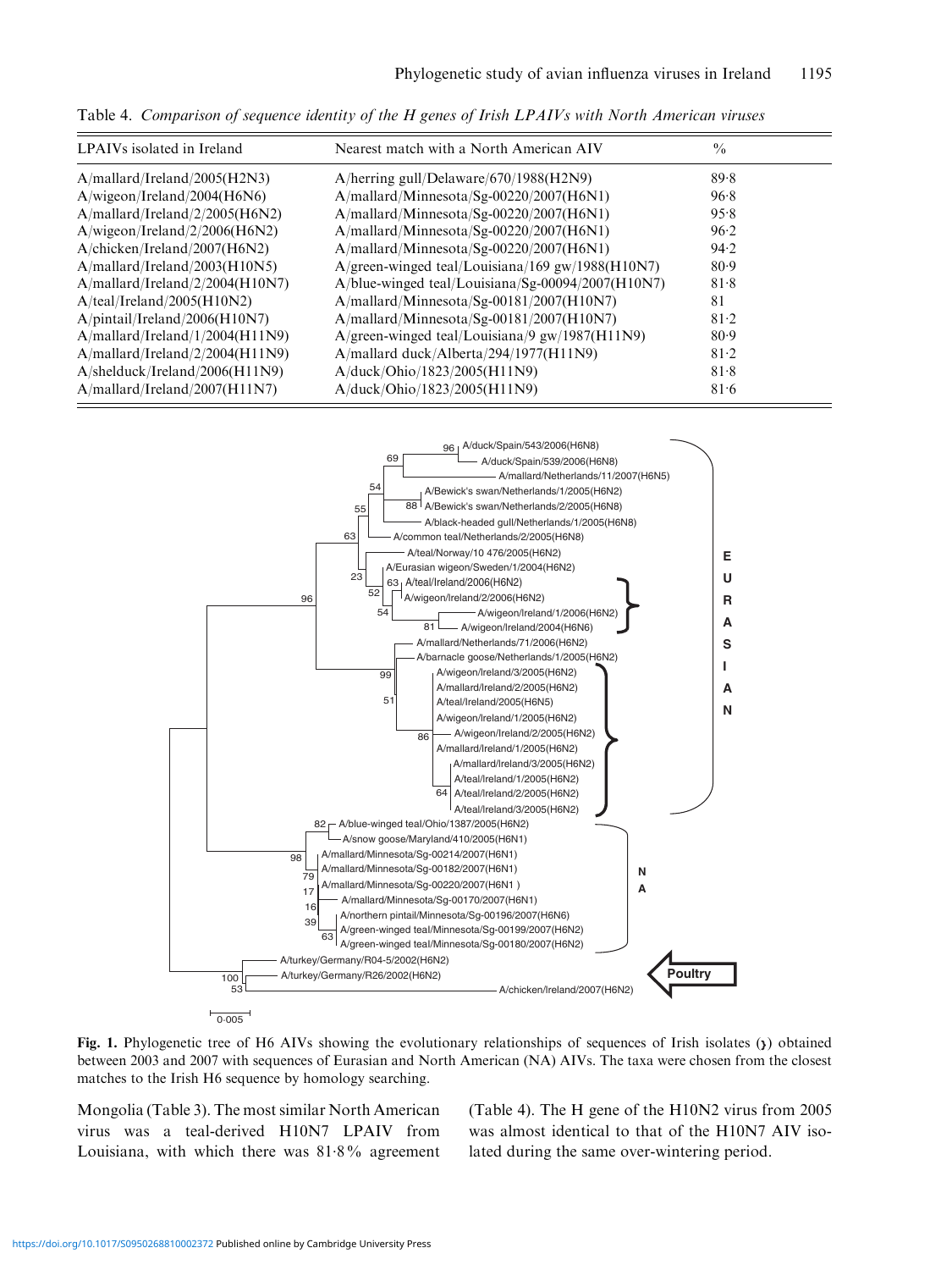

Fig. 2. Phylogenetic tree of H10 AIVs showing the evolutionary relationships of sequences of Irish isolates (y) obtained between 2003 and 2007 with sequences of Eurasian and North American (NA) AIVs. The taxa were chosen from the closest matches to the Irish H10 sequence by homology searching.

H11 AIVs comprised four isolates from wild birds, H11N9 ( $n = 2$ ) with 98.2% agreement with each other in 2004/2005, H11N9  $(n=1)$  in 2005/2006 with  $\langle 97\%$  agreement with the 2004/2005 isolates and H11N7  $(n=1)$  in 2007. The H gene of the H11N7 AIV isolated from farmed mallard in the summer of 2007 shared 99. 6% identity with that of the H11N9 virus obtained from a ruddy shelduck in March 2006. The H11 gene sequences were most closely aligned with Eurasian lineages of AIV (Fig. 3). The greatest similarity (98.2%) was with an H11N3 virus from Spain (Table 3) while the closest agreement  $(81.8\%)$ with a North American virus was with an H11N9 subtype from Ohio (Table 4).

#### Phylogenetic analysis of N2 genes

A total of 13 N2 AIVs was isolated from wild birds, H6N2 ( $n=12$ ) and H10N2 ( $n=1$ ) in 2005/2006 (Table 1). In 2005/2006, H6N2 viruses formed two distinct clades (Fig. 1), consisting of viruses  $(n=9)$ having  $\geqslant$ 99.4% identity with each other isolated in November–early December 2005 and AIVs with  $\geq$ 99.4% identity with each other (n=3) but  $\leq$ 92%

identity with the 2005 group isolated at the end of January 2006. One H6N2 AIV  $(n=1)$  was isolated from commercial chickens in 2007. Gene sequences from wild birds in Ireland aligned most closely with published Eurasian sequences of AIV. The N gene of the H10N2 AIV from the 2005/2006 season was different (92% agreement) from that of the predominant H6N2 subtype of that season and from the H6N2 viruses isolated in January 2006. The N gene of the H6N2 LPAIV isolated from poultry in 2007 shared 93% identity with the 2005 wild bird viruses and 96% identity with those of 2006. The closest agreement (99. 8%) between the N2 of a wild bird isolate from Ireland with a published sequence was with an H6N2 virus from Sweden (Table 5) while the closest agreement with a North American virus was 93. 2% with an H3N2 AIV from Ohio (Table 6).

#### DISCUSSION

In this study, analysis of gene sequences of AIVs supported the previously reported existence of separate Eurasian and North American lineages of LPAIVs [20–22]. The results support the theory that LPAIVs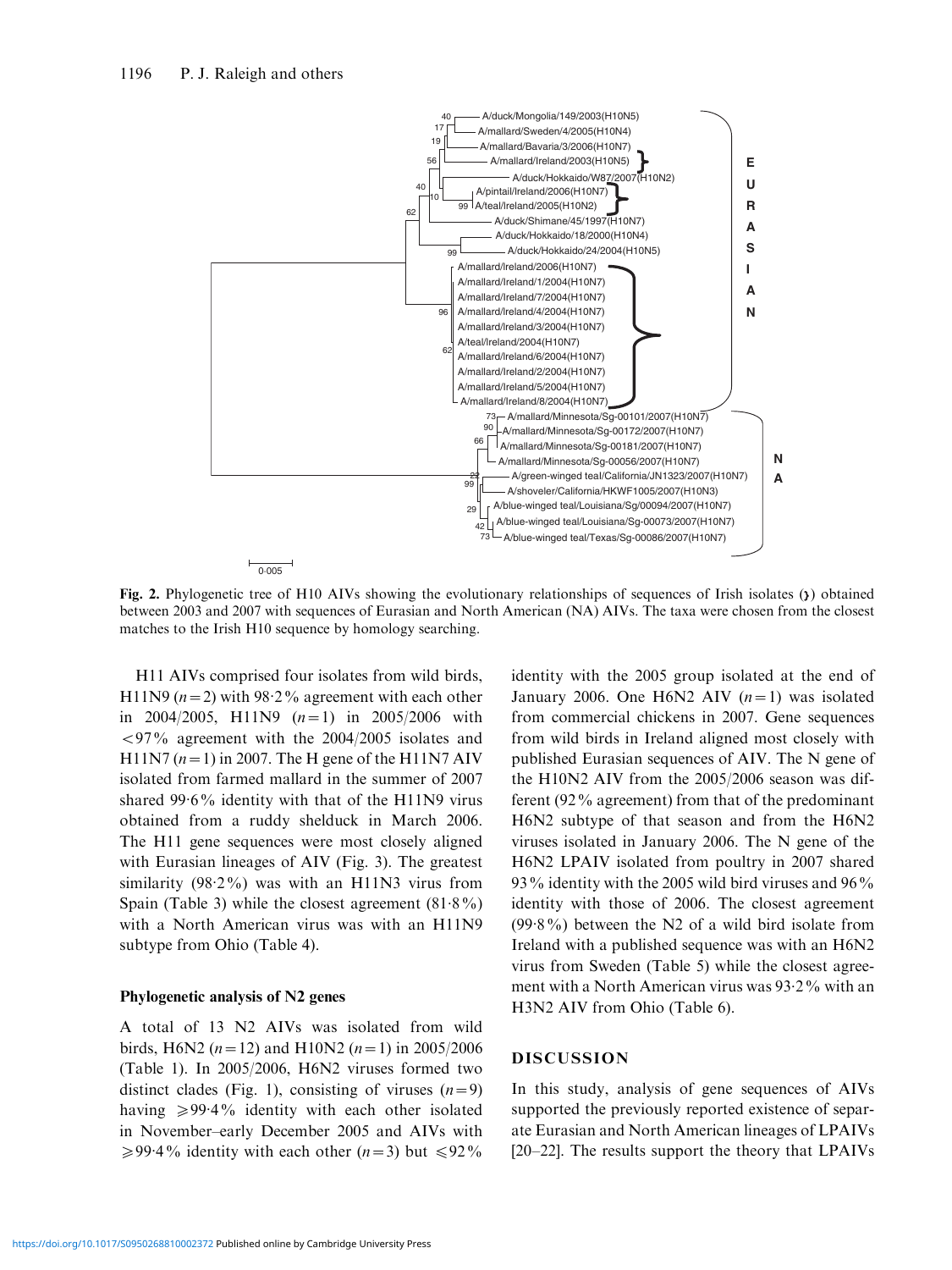| Nearest match with a Eurasian AIV            | $\frac{0}{0}$ |  |
|----------------------------------------------|---------------|--|
| $A/teal/Italy/3931-38/2005(H5N2)$            | 97.7          |  |
| $A/barnacle\ goose/Netherlands/1/2005(H6N2)$ | 99.2          |  |
| A/Eurasian wigeon/Sweden/1/2004(H6N2)        | 99.8          |  |
| A/duck/Italy/194659/2006(H3N2)               | 97.7          |  |
|                                              |               |  |

Table 5. Comparison of sequence identity of the N2 genes of Irish LPAIVs with Eurasian viruses

Table 6. Comparison of sequence identity of the N2 gene of Irish LPAIVs with North American viruses

| LPAIVs isolated in Ireland      | Nearest match with a North American AIV | $\frac{0}{0}$ |  |
|---------------------------------|-----------------------------------------|---------------|--|
| A/teal/Ireland/2005(H10N2)      | A/turkey/Minnesota/40550/1987(H5N2)     | $91-4$        |  |
| A/wigeon/Ireland/1/2005(H6N2)   | A/environment/Ohio/1001/2005(H3N2)      | 93.2          |  |
| A/wigeon/Ireland/1/2006(H6N2)   | A/mallard/Minnesota/1/2000(H5N2)        | 92.4          |  |
| $A/$ chicken/Ireland/2007(H6N2) | A/environment/Ohio/1001/2005(H3N2)      | 90.5          |  |



Fig. 3. Phylogenetic tree of H11 AIVs showing the evolutionary relationships of sequences of Irish isolates ( $\chi$ ) obtained between 2003 and 2007 with sequences of Eurasian and North American (NA) AIVs. The taxa were chosen from the closest matches to the Irish H11 sequences by homology searching.

circulating in wild birds in Ireland had been introduced from Eurasia rather than North America [8]. However, the findings also strongly suggest that there was viral persistence from year to year and that the introduction of poultry viruses may not have been from wild birds.

All AIVs detected in Ireland during this period aligned more closely with Eurasian than with North American sequences published on the NCBI database. The evidence provided by H gene sequences of H10 and H11 subtypes of AIV, detected during this study, was particularly conclusive (Tables 3, 4;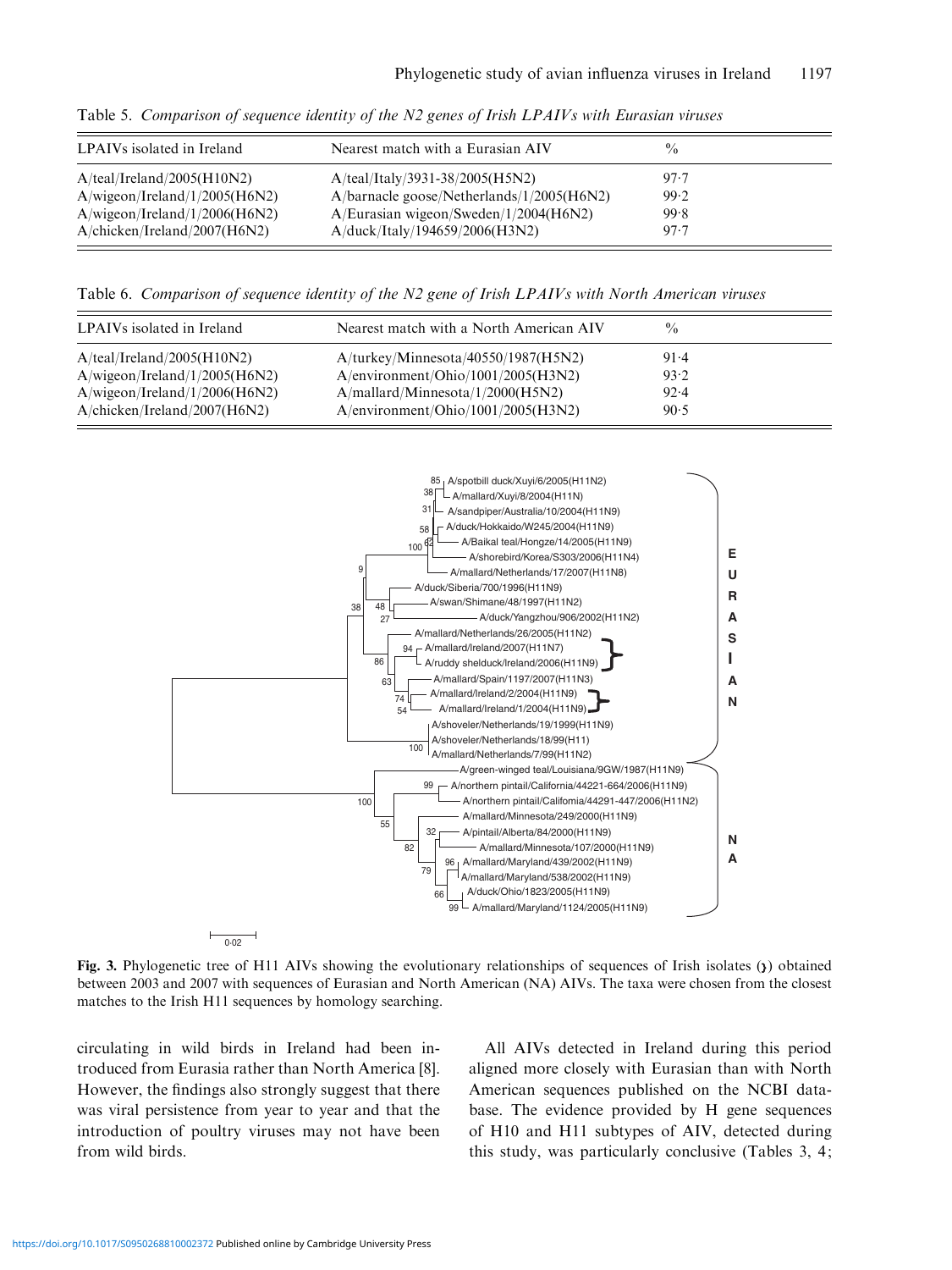Figs 2, 3). The H gene sequences of Irish H6 isolates were less divergent from North American LPAIVs than those of the H10 and H11 subtypes. However, N2 gene sequences of the H6N2 LPAIVs (12/14 H6 subtypes) isolated during this research aligned very closely with Eurasian rather than North American sequences. The lower degree of divergence of the H2 and H6 subtypes of LPAIV has been documented previously and was attributed to inter-continental transmission of LPAIVs between Eurasia and North America [23–26]. Some ducks and shorebirds cross the Bering Straits during migration or may have breeding areas in both the northwestern regions of North America and the far-eastern areas of Russia [22]. Therefore, the findings of this study supported previous conclusions that the degree of divergence between Eurasian and North American strains of LPAIV varied according to the virus subtype [26]. Ireland is the only European country that receives a significant number of migratory waterfowl each winter from both North America and Eurasia [6, 7]. Mixing of European and North American LPAIVs could occur during the winter season. However, the H genes of all AIVs found in Ireland during this study had a very high level of agreement with the H genes of viruses detected in wild birds in Europe during the same period and were divergent from published sequences of North American isolates. Therefore, the evidence from phylogenetic examination of Irish viruses during this study strongly support the conclusion that LPAIVs had been introduced to Ireland from Europe and not from America. These AIVs were most likely introduced by dabbling ducks migrating along the East Atlantic Flyway rather than by geese migrating from Canada and Greenland. The closer alignment of all Irish subtypes with Eurasian sequences in the NCBI database [14] enabled this conclusion to be made with a high degree of confidence.

The predominance of a different subtype of AIV in each season of surveillance at the Wexford Sloblands led to the conclusion that new AIVs were being introduced to this region by wild migratory birds on an annual basis [8]. Analysis of the H genes of the AIVs isolated at the Sloblands detected substantial sequence variation between viruses of the same subtype identified in different years. Season-to-season divergence of the H genes of the H10 isolates was particularly high, strongly supporting the conclusion that different influenza A viruses were being introduced to the region every year by migratory birds. The annual release of a large number of juvenile mallard into the relatively confined space of the Wexford Sloblands resulted in a highly susceptible population of birds in which AIV infections could occur and spread due to the decline or absence of immune protection [5, 23, 27]. The close similarity between the H genes of viruses isolated from wild birds at the Wexford Sloblands in the same season was probably due to recent active infection of a naive population with a virus newly introduced by migratory waterfowl [5].

The phenomenon of subtype rotation observed at the Sloblands, with the isolation of a large number of closely matched H10 LPAIVs in the 2004/2005 season and two clusters of closely related H6 subtypes of LPAIV in the 2005/2006 season, was similar to the pattern of rotation of H5 and H7 subtypes detected in Italy in the 2004/2005 and 2005/2006 seasons [28]. Cyclical patterns of influenza A virus detection in wild birds, characterized by the dominance of one subtype of LPAIV for a period of 1–2 years and then its replacement by another dominant subtype, have also been reported in Canada [22]. The change in the population of LPAIVs in Canada occurred despite the ability of these viruses to survive from year to year in frozen lake water [29, 30]. The phenomenon of abmigration (changing of breeding sites) observed in dabbling ducks may be an important mechanism in facilitating subtype rotation in waterfowl populations [22, 31].

The current study also found some evidence that a year-to-year reservoir of LPAIVs may exist in Ireland. During the summer of 2007 an H11 AIV was detected in farmed mallard in Ireland. The H gene of this virus shared 99. 6% identity with an H11 virus isolated during the spring of 2006 from a ruddy shelduck in a captive population of wild birds at Fota Wildlife Park. Young birds hatching in the spring and summer breeding programme are likely to have extended the period of viral circulation in this captive population [1, 32]. This finding suggests that this 2006 LPAIV might have been maintained in the resident bird population in Ireland. The finding also indicates that amplification and maintenance of LPAIVs by game bird and zoological collections might have a significant effect on the perpetuation of LPAIV in countries with temperate climates. The close similarity between the H gene of an H6N6 subtype of LPAIV isolated in 2004/2005 with those of the 2006 H6N2 subtypes of AIV may also be the result of seasonal carryover of LPAIV. Breban et al. [33] reported that environmental transmission is an essential element of the recurrence of widespread infections in waterfowl, caused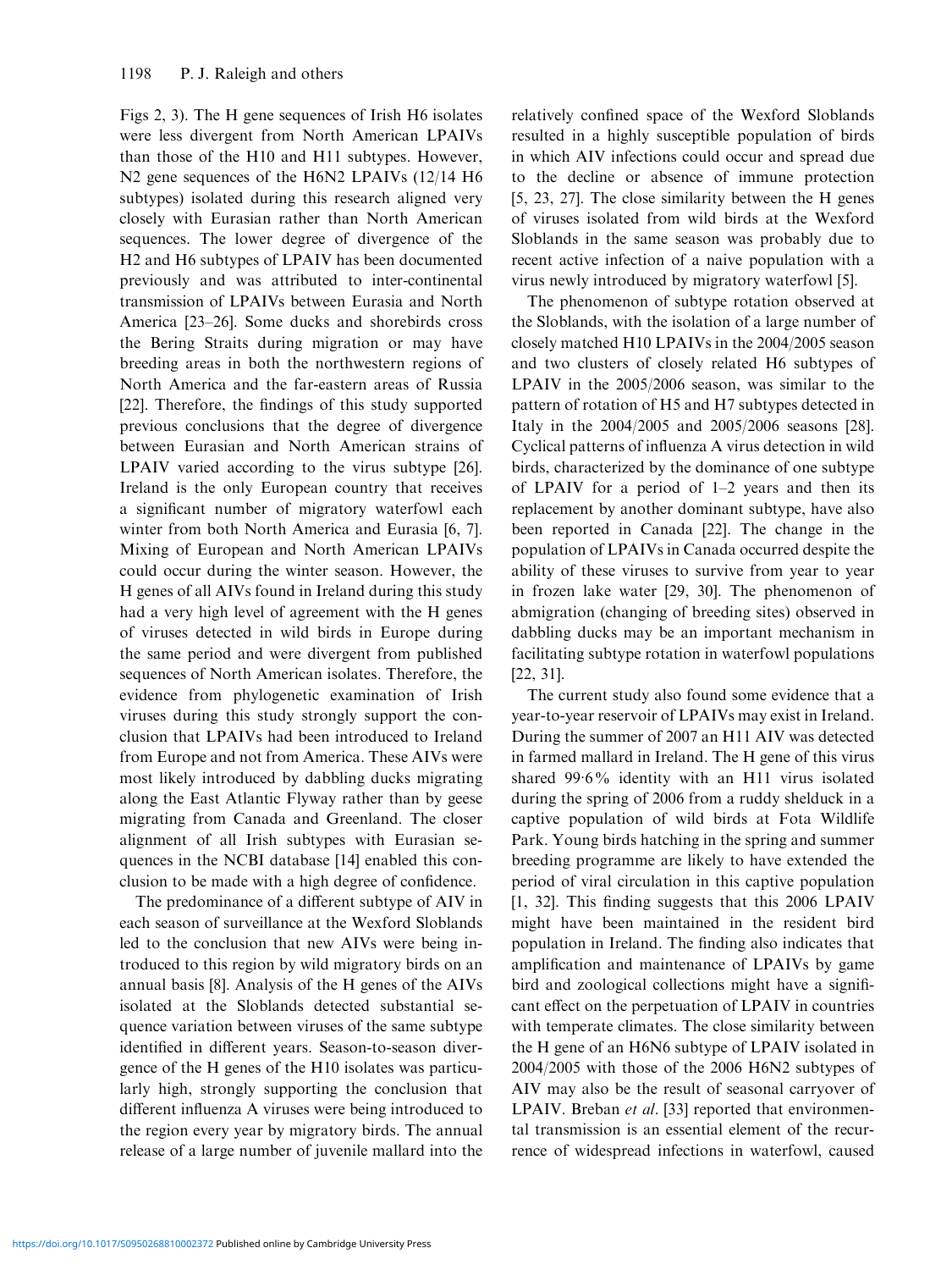by the same subtypes of LPAIV, with a 2- to 4-year periodicity. This evidence of year-round viral circulation supports the hypothesis that LPAIV may be able to persist in ducks from season to season, even in temperate climates [22]. The evidence of year-round circulation of LPAIV has major significance for the ecology of LPAIV in Ireland, indicating that the threat to commercial poultry from AI is not confined to the time when migratory waterfowl are present.

Analysis of the H gene suggested that all the H10 isolates detected in 2004/2005 and the H2 isolates of the 2005/2006 season resulted from single introductions in the respective years. However, the larger degree of divergence between the H genes of the two H11N9 LPAIV isolates obtained in the 2004/2005 season and the two groups of H6N2 LPAIVs from the 2005/2006 season suggested that these viruses might have been introduced on a number of occasions. The divergence ( $\geq 8\%$ ) of the N genes of the two groups of H6N2 viruses isolated in 2005/2006 also strongly support the possibility of multiple introductions.

In the 2005/2006 season, the occurrence of two H6 (H6N5, H6N2) and H10 (H10N2, H10N7) subtypes of LPAIV with almost identical H genes but different N subtypes suggested reassortment between different LPAIVs. Co-infection of ducks with more than one LPAIV has been reported frequently and is an important source of variability due to reassortment between different viruses [34, 35]. As the N2 of the H10N2 isolate was significantly different  $(8\%)$  from the N2 of the predominant H6N2 subtypes of that season this reassortment is unlikely to have occurred in Ireland.

Wild birds are considered to be the primary source of LPAIVs associated with infection of domestic poultry [32, 36, 37]. However, there was a significant difference  $(6.1\%)$  between the H gene of the H6 LPAIV isolated from a commercial flock of chickens compared to those of H6 LPAIVs isolated from waterfowl in Ireland during the same period. There was also a significant difference (about 4–10%) between the N2 gene of the LPAIV isolated from chickens compared to wild-bird isolates. In fact, the H gene of the Irish chicken-derived subtype of LPAIV was more closely related to poultry isolates obtained in Germany in 2002 than to any other previously published sequences of LPAIV, although the N gene sequence of this virus matched most closely that of a virus detected in mallard in The Netherlands in 2006. These findings suggested that this virus might have

infected poultry on mainland Europe as a result of contact with wild birds and was introduced subsequently to Ireland by poultry or poultry products, which are considered a significant means of spread of AIVs in domestic birds. These results support similar findings with regard to tracing of H5N1 AIV infection in commercial poultry [38].

In conclusion, the phylogenetic findings in the present study suggest that migratory birds introduced LPAIVs from Europe to Ireland during each year of the study. However, the findings also showed that LPAIV might in some cases survive from year to year in the native waterfowl population through a combination of the cycling of infection from older to younger birds, environmental transmission and reassortment. Although wild birds were likely to have been the original source [39], the introduction of LPAIV to Irish poultry during the study period does not appear to have been as a result of contact with wild birds and measures for prevention and control of AIV must include strict control and monitoring of the movement of poultry and poultry products. The isolation of LPAIV from captive mallard suggested that pre-movement testing and monitoring of this category of bird for the presence of LPAIV, particularly subtypes H5 and H7, should be performed to reduce the risk of viral spread. The finding that all viruses identified in Ireland were of Eurasian origin has practical significance, in that wild geese, which are protected species, can be excluded from future surveillance studies for LPAIV in wild birds in Ireland. This work supports the previous conclusion [8] that surveillance should be largely concentrated in dabbling ducks. It is also clear that phylogenetic analysis of AIVs, detected by active surveillance during outbreaks of AI in other European countries, may provide early advance warning of viral introduction to Ireland.

Many of the molecular assays, including most of the real-time (rt)RT–PCR assays, used for identification and characterization of H sequences, have been developed in the USA [40] and may not be suitable for identification of AIVs circulating in Ireland. The rtRT–PCR assay for characterization of subtype H11 [40] was unable to identify the H11 AIVs isolated in this country (data not included), probably because of the divergence between the H gene of North American H11 LPAIVs from that of Eurasian viruses of this subtype. The viruses analysed in the current study should provide the sequence data required to modify the primers of the current rtRT–PCR assay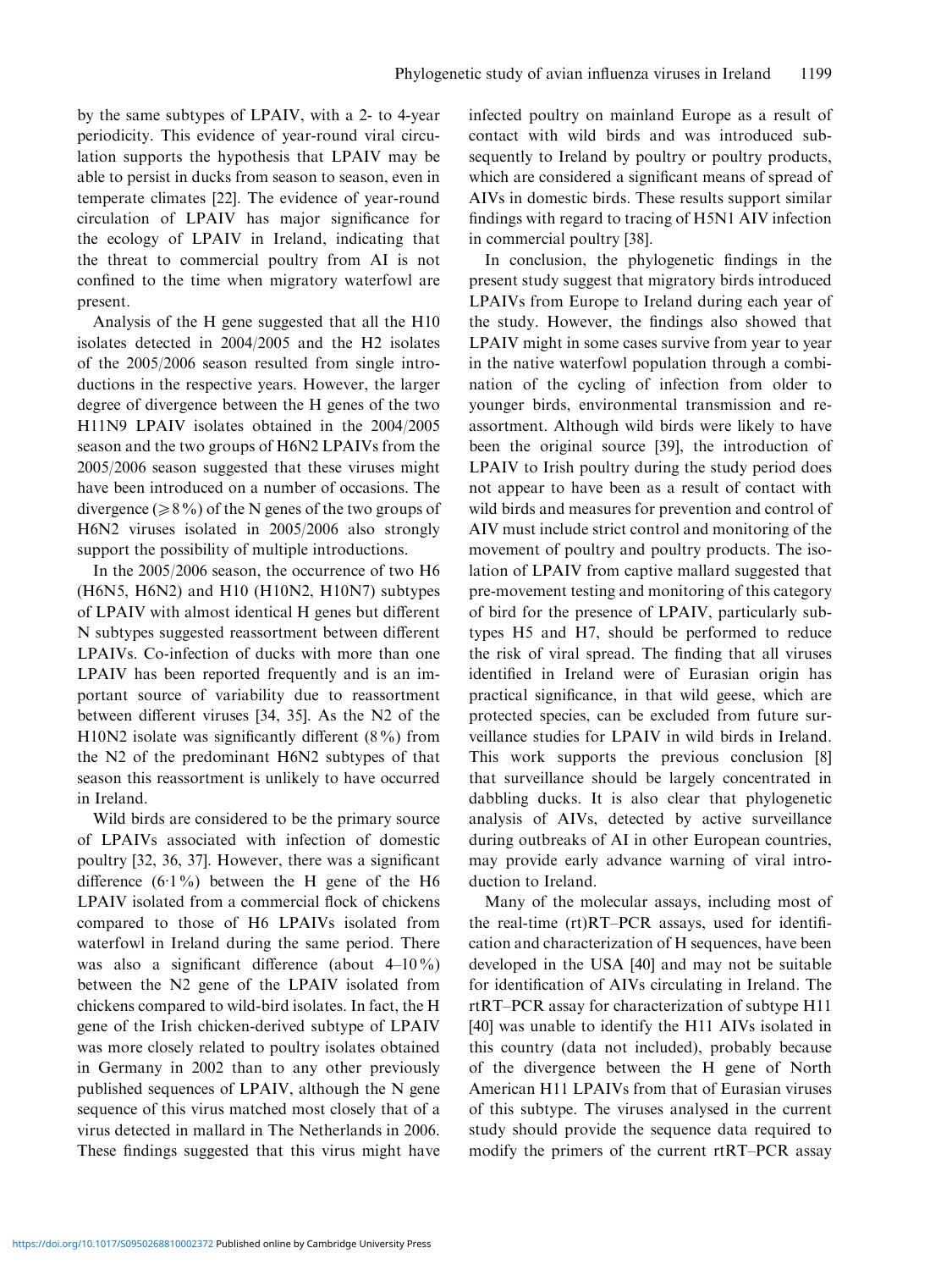[40] to increase its sensitivity for the detection of Eurasian H11 LPAIVs.

## ACKNOWLEDGEMENTS

The support and encouragement of Mr Pat Lenihan, Dr John Ferris and Dr P. J O'Reilly at the Central Veterinary Research Laboratory (CVRL) is gratefully acknowledged. Ms Jean Mooney of the CVRL and Dr Margaret Duffy of the National Virus Reference Laboratory generously provided advice on the presentation of phylogenetic trees.

We gratefully acknowledge the assistance provided during the collection of specimens by members of the National Association of Regional Game Councils and of the National Parks and Wildlife Service.

### DECLARATION OF INTEREST

None.

## **REFERENCES**

- 1. Alexander DJ. An overview of the epidemiology of avian influenza. Vaccine 2007; 25: 5637–5644.
- 2. Chen R, Holmes EC. Avian influenza virus exhibits rapid evolutionary dynamics. Molecular Biology and Evolution 2006; 23: 2336–2341.
- 3. Abolink C, et al. Phylogenetic analysis of genes from South African LPAI viruses isolated in 2004 from wild aquatic birds suggests introduction by Eurasian migrants. In: Schudel A, Lombard M, eds. OIE/FAO International Scientific Conference on Avian Influenza. Developments in Biologicals. Basel: Karger, 2006, pp. 189–199.
- 4. Munster VJ, et al. Mallards and highly pathogenic avian influenza ancestral viruses, Northern Europe. Emerging Infectious Diseases 2005; 11: 1545–1551.
- 5. Perk S, et al. Ecology and molecular epidemiology of H9N2 avian influenza viruses isolated in Israel during 2000–2004 epizootic. In: Schudel A, Lombard M, eds. OIE/FAO International Scientific Conference on Avian Influenza. Developments in Biologicals. Basel: Karger 2006; pp. 189–199.
- 6. Wernham CV, et al. (eds). The Migration Atlas. Movements of the Birds of Britain and Ireland. London: T & A. D. Poyser, 2002.
- 7. Crowe O. Species Accounts. In: Merne O et al. eds. Ireland's Wetlands and their Waterbirds: Status and Distribution. Newcastle, Co.Wicklow: Birdwatch Ireland, 2005, pp. 293–388.
- 8. Raleigh PJ, et al. Avian influenza viruses detected by surveillance of waterfowl in Ireland during 2003–2007. Epidemiology and Infection 2009; 137: 464–472.
- 9. Lee MS, et al. Identification and subtyping of avian influenza viruses by reverse transcription-PCR. Journal of Virological Methods 2001; 97: 13–22.
- 10. Slomka MJ, et al. Identification of sensitive and specific avian influenza polymerase chain reaction methods through blind ring trials organized in the European Union. Avian Diseases 2007; 51: 227–234.
- 11. Chang HK, et al. Development of multiplex RT-PCR assays for rapid detection and subtyping of influenza type A viruses from clinical specimens. Journal of Microbiology and Biotechnology 2008; 18: 1164–1169.
- 12. Tsukamoto K, et al. Subtyping of avian influenza viruses H1 to H15 on the basis of hemagglutinin genes by PCR assay and molecular determination of pathogenic potential. Journal of Clinical Microbiology 2008; 46: 3048–3055.
- 13. Takao S, et al. Neuraminidase subtyping of human Influenza A viruses by RT-PCR and its application to clinical isolates. Japanese Journal of Infectious Diseases 2002; 55: 204–205.
- 14. Bao Y, et al. The Influenza Virus Resource at the National Center for Biotechnology Information. Journal of Virology 2008; 82: 596–601.
- 15. Thompson JD, Higgins DG, Gibson TJ. Clustal W: improving the sensitivity of progressive multiple sequence alignment through sequence weighting, positionspecific gap penalties and weight matrix choice. Nucleic Acids Research 1994; 22: 4673–4680.
- 16. Tamura K, et al. Mega4: Molecular evolutionary genetics analysis (MEGA) software version 4.0. Molecular Biology and Evolution 2007; 24: 1596–1599.
- 17. Felsenstein J. Confidence limits on phylogenies: An approach using the bootstrap. Evolution 1985; 39: 783–791.
- 18. Saitou N, Nei M. The neighbor-joining method: a new method for reconstructing phylogenetic trees. Molecular Biology and Evolution 1987; 4: 406–425.
- 19. Tamura K, Nei M, Kumar S. Prospects for inferring very large phylogenies by using the neighbor-joining method. Proceedings of the National Academy of Sciences USA 2004; 101: 11030–11035.
- 20. Donis RO, et al. Distinct lineages of influenza virus H4 hemagglutinin genes in different regions of the world. Virology 1989; 169: 408–417.
- 21. Schafer JR, et al. Origin of the pandemic 1957 H2 Influenza A virus and the persistence of its possible progenitors in the avian reservoir. Virology 1993; 194: 781–788.
- 22. Olsen B, et al. Global patterns of Influenza A virus in wild birds. Science 2006; 312: 384–388.
- 23. Makarova NV, et al. Transmission of Eurasian avian H2 influenza virus to shorebirds in North America. Journal of General Virology 1999; 80: 3167-3171.
- 24. Woolcock PR, Suarez DL, Kuney D. Low-pathogenicity avian influenza virus (H6N2) in chickens in California, 2000–02. Avian Diseases 2003; 47: 872–881.
- 25. Liu JH, et al. Interregional transmission of the internal protein genes of H2 influenza virus in migratory ducks from North America to Eurasia. Virus Genes 2004; 29: 81–86.